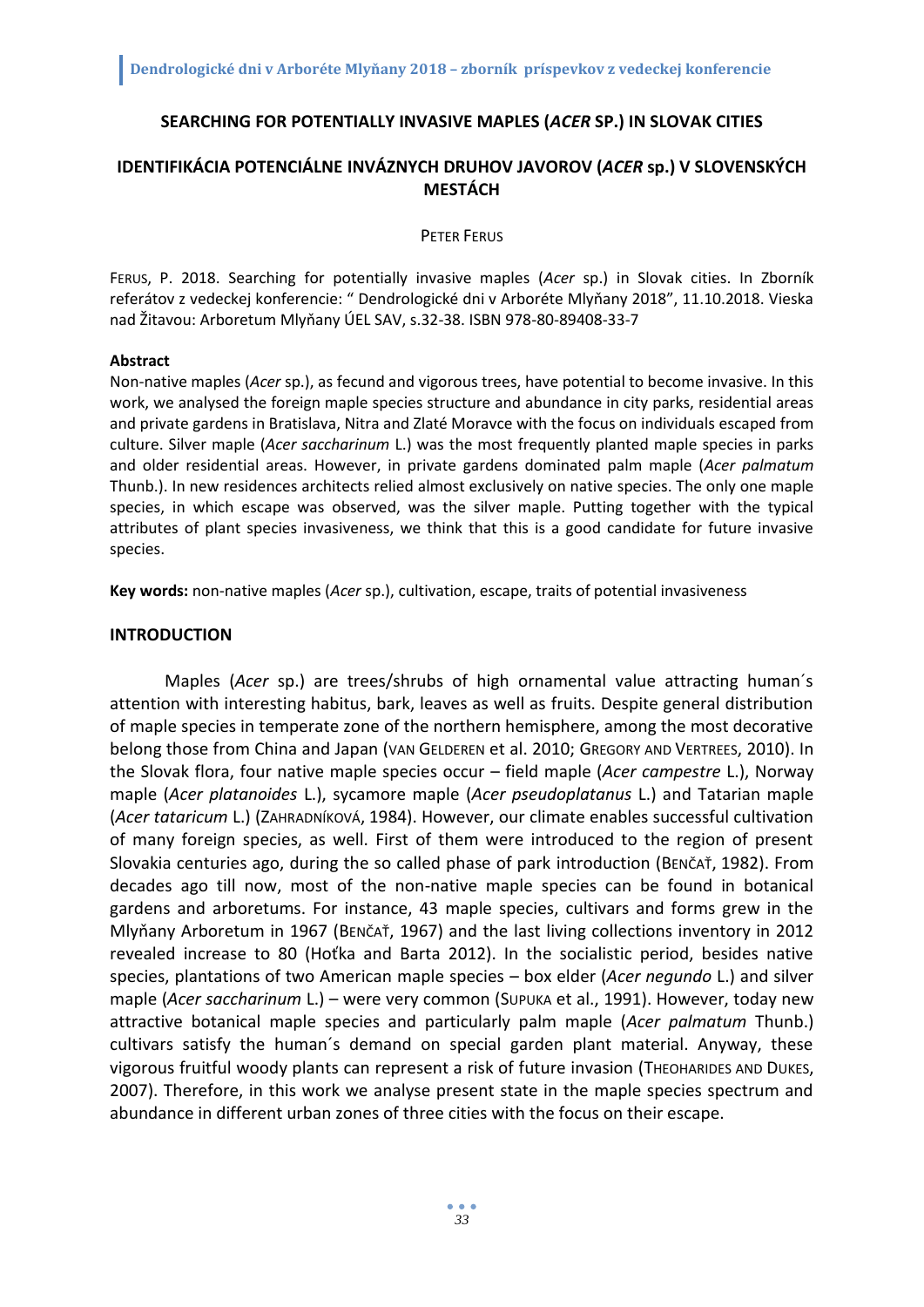**Tab. 1** Maple genotypes offer in the largest transnational garden centres in spring 2018. Abbreviations: NEG – box elder (*Acer negundo* L.), PAL – palm maple (*Acer palmatum* Thunb.), PLA – Norway maple (*Acer platanoides* L.).

| <b>Garden centre</b>        | <b>Species</b>           | Genotype                                                                                                            |  |
|-----------------------------|--------------------------|---------------------------------------------------------------------------------------------------------------------|--|
| OBI Nitra                   | PAL                      | 'Bloodgood', 'Little Princess', 'Osakazuki'                                                                         |  |
| <b>Mercury Market Nitra</b> |                          |                                                                                                                     |  |
| Hornbach Bratislava         | PAL<br>NFG<br><b>PLA</b> | 'Atropurpureum', 'Bloodgood', 'Dissectum<br>Garnet', 'Dissectum Viridis', 'Tamukeyama'<br>'Flamingo'<br>'Drummondi' |  |
| Bauhaus Bratislava          | PAL<br><b>NEG</b>        | 'Dissectum', 'Burgundy Lace', 'Inaba-<br>Shidare', 'Katsura', 'Orangeola', 'Osakazuki'<br>'Flamingo'                |  |

### **MATERIAL AND METHODS**

### *Present market survey*

In April 2018, the spring collections of maple (*Acer* sp.) genotypes were investigated in the most famous transnational garden centres in the regional city Nitra (OBI Slovakia s.r.o. and Mercury Market Slovakia s.r.o.) and the capital city Bratislava (Hornbach – Baumarkt SK s.r.o. and Bauhaus Slovensko s.r.o.), as well as the offer of the large national ornamental woody plant internet sellers (Lesy SR š.p. – OZ Semenoles, Liptovský Hrádok; Plantago s.r.o., Bratislava; Stromčeky s.r.o., Nesvady; Weigela s.r.o., Vieska nad Žitavou).

## *Field research*

In summer 2018, field research on preferences in maple species/cultivar plantations was carried out in the capital Bratislava, the regional city Nitra and the county town Zlaté Moravce. We expected that the species composition in the public spaces and private gardens could be influenced by the Mlyňany Arboretum vicinity (ca. 10.5 km). First we analysed the city park together with the small Janko Kráľ park, of area 5.5984 ha. Then we moved to the residential area, which was established in the socialistic era (1960-1989), of area 33.7694 ha. And finally, focus was given to gardens in front of the private houses (328 houses), located in the north-western part of the town. In this area we found also new (started in 2012) residential area Ďateliniská of 0.7856 ha. In Nitra, the city park (20.8039 ha), older residential areas Klokočina and Diely built from 1975 till now (168.7313 ha), new (started in 1993) residential area Martinák (7.1732 ha) and private houses in the city part Čermáň (416 houses), were surveyed. From Bratislava the Park of Janko Kráľ (24.0736 ha), central part of the city part Petržalka built in period 1973-1989, bordered by Rusovská and Panónska road, Pajštúnska, then Kutlíkova and Starohájska street (161.7495 ha), new (started in 2011) residential area Slnečnice (9.4653 ha) and private houses in the Kalvária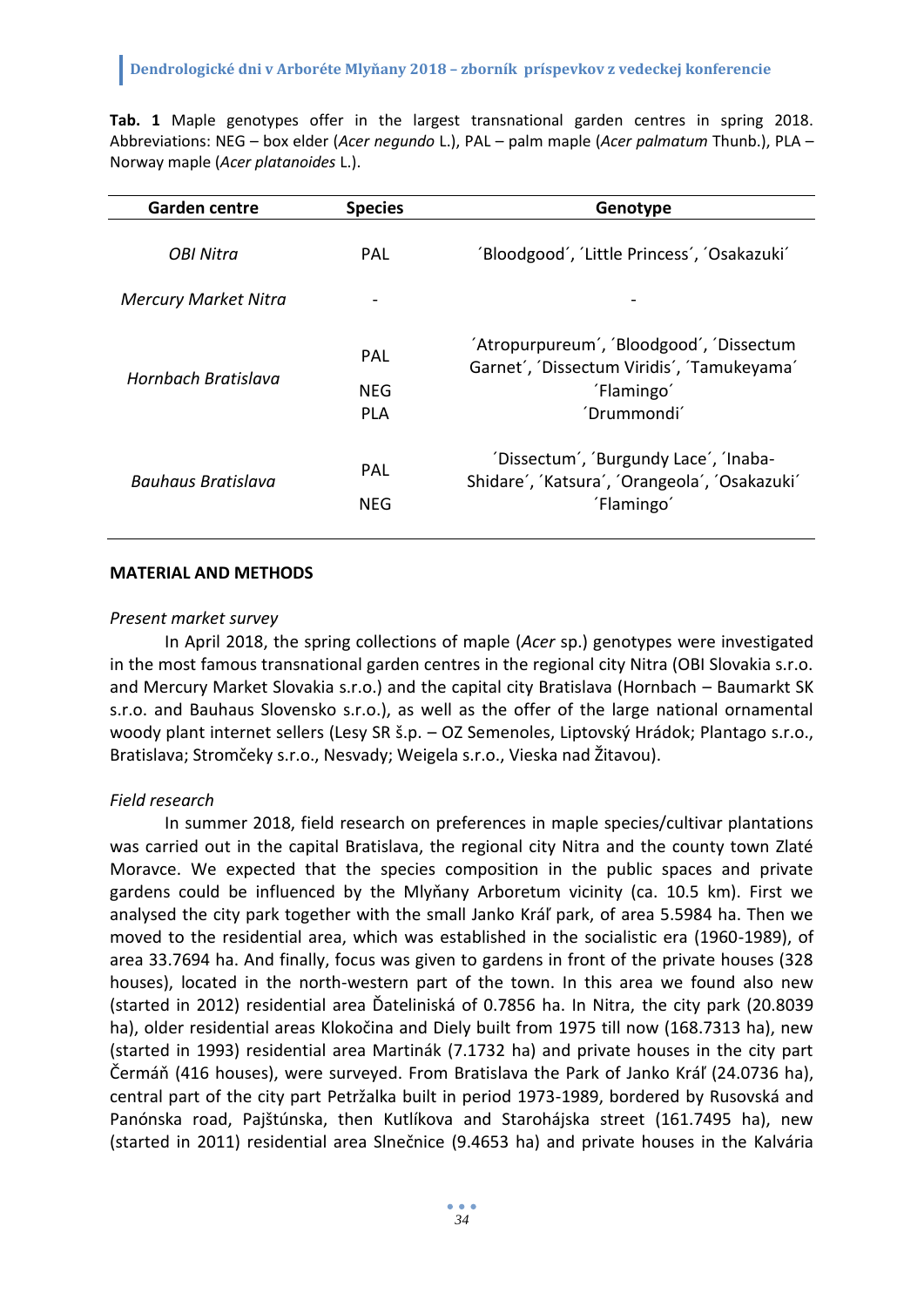area in old Bratislava city (352 houses), were selected. Area of parks and residential areas as well as number of investigated houses were determined in the Mapy.sk web environment.

**Tab. 2** Internet market with maple genotypes in spring 2018. Abbreviations: GIN – Amur maple (*Acer ginnala* Maxim.), GRI – paper bark maple (*Acer griseum* (Franch.) Pax.), NEG – box elder (*Acer negundo* L.), PAL – palm maple (*Acer palmatum* Thunb.), RUB – red maple (*Acer rubrum* L.), SAC – silver maple (*Acer saccharinum* L.).

| Internet store                 | <b>Species</b>                         | Genotype                                                                           |  |  |
|--------------------------------|----------------------------------------|------------------------------------------------------------------------------------|--|--|
| Lesy SR – Semenoles,           | <b>PAL</b>                             | botanic, 'Atropurpureum', 'Bloodgood',<br>'Dissectum Garnet', 'Dissectum Inaba-    |  |  |
| Liptovský Hrádok               | <b>NEG</b>                             | Shidare',<br>'Flamingo'                                                            |  |  |
| Stromčeky, Nesvady             |                                        |                                                                                    |  |  |
| Plantago, Bratislava           | <b>GIN</b><br><b>RUB</b><br><b>SAC</b> | botanic<br>botanic, 'October Glory', 'Scanlon'<br>'Laciniatum Wieri', 'Pyramidale' |  |  |
| Weigela, Vieska nad<br>Žitavou | <b>GRI</b><br>PAL                      | botanic<br>'Atropurpureum', 'Dissectum Garnet',<br>'Dissectum Inaba-Shidare'       |  |  |

## *Database data*

Year of the first report of cultivation of the most frequently found non-native maples in the area of present Slovakia was taken from the Benčať´s Atlas of the foreign woody plant species cultivation in Slovakia (BENČAŤ, 1982). As the reference for maple species frost tolerance we took the USDA hardiness ranking  $(www.usda.gov)$ : 3 – from -40 to -34.4, 4 – from -34.4 to -28.9, 5 – from -28.9 to -23.3, 6 – from -23.3 to -17.8, 7 – from -17.8 to -12.2, 8  $-$  from -12.2 to -6.7, 9 – from -6.7 to -1.1 °C. Drought tolerance level of these species was adopted from the work of NIINEMETS AND VALLADARES (2006), where  $1 -$  very intolerant,  $2$ intolerant, 3 – moderately tolerant, 4 – tolerant, 5 – very tolerant.

## **RESULTS AND DISCUSSION**

In spring 2018, all analysed garden centres offered particularly a large scale of palm maple (*Acer palmatum* Thunb.) cultivars (Table 1). Most of them (6) were found in Hornbach Bratislava and Bauhaus Bratislava. To the most popularly sold cultivars belong ´Bloodgood´, ´Dissectum Viridis´ and ´Osakazuki´. What is interesting, despite invasive, box elder (*Acer negundo* L.) cv. ´Flamingo´ was still on market. From native species, only Norway maple (*Acer platanoides* L.) cv. ´Drummondi´ was found.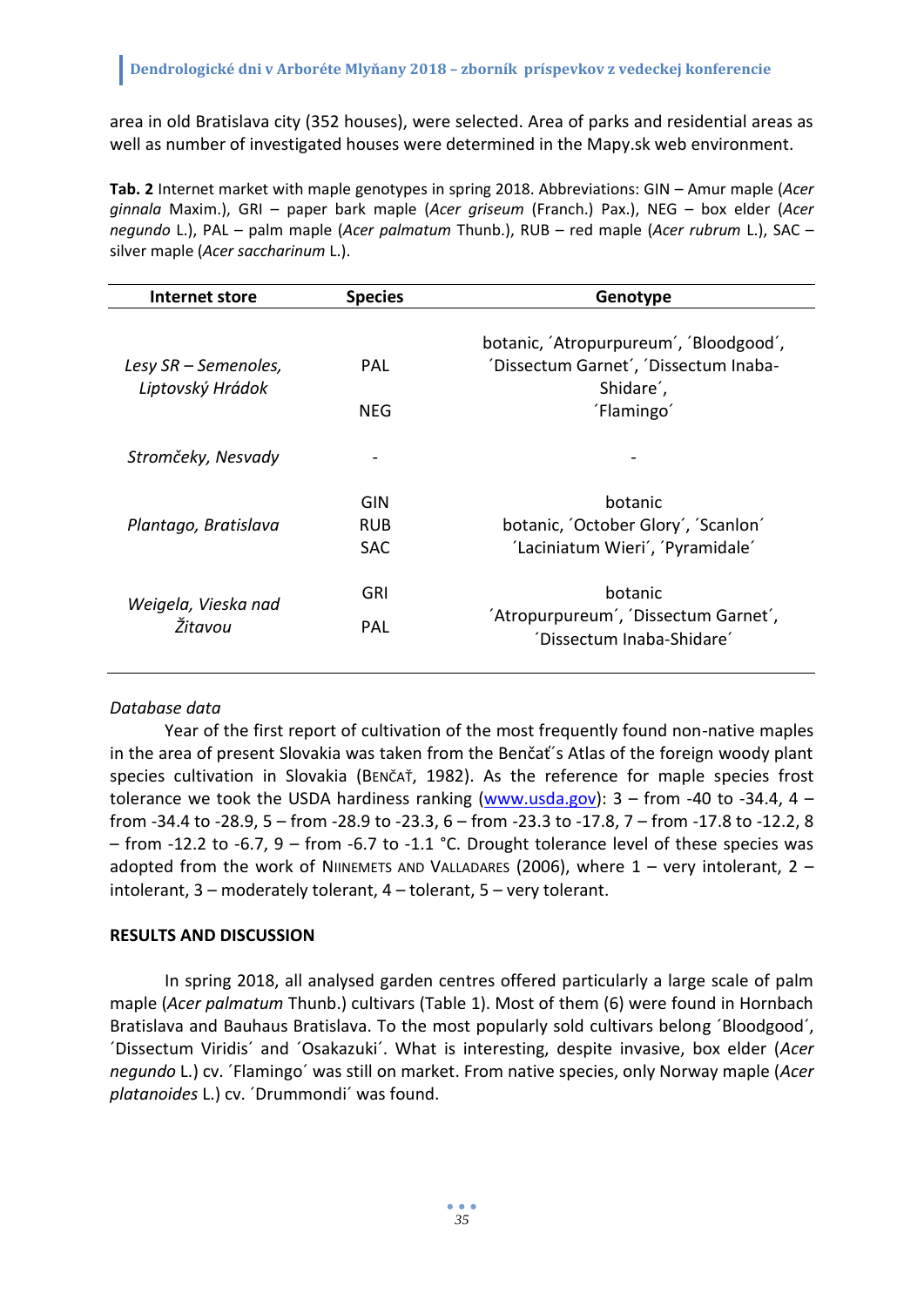# **Dendrologické dni v Arboréte Mlyňany 2018 – zborník príspevkov z vedeckej konferencie**

**Tab. 3** Non-native maple species presently (in summer 2018) planted in parks, residential areas and private gardens of Bratislava, Nitra and Zlaté Moravce. Abbreviations: CAM – field maple (*Acer campestre* L.), CIS – vineleaf maple (*Acer cissifolium* Siebold et Zucc.), GRO – Grosser´s maple (*Acer davidii var. grosseri* Pax.), NEG – box elder (*Acer negundo* L.), PAL – palm maple (*Acer palmatum* Thunb.), PLA – Norway maple (*Acer platanoides* L.), PSE – sycamore maple (*Acer pseudoplatanus* L.), RUB – red maple (*Acer rubrum* L.), SAC – silver maple (*Acer saccharinum* L.), TAT – Tatarian maple (*Acer tataricum* L.).

| <b>City</b>       | Locality               | Native/invasive<br>species   | Non-inv.<br>species                    | Planted (pcs./ha or<br>pcs./house) | <b>Escaped</b><br>(pcs./ha or<br>pcs./house) |
|-------------------|------------------------|------------------------------|----------------------------------------|------------------------------------|----------------------------------------------|
| <b>Bratislava</b> | Janko Kráľ<br>park     | PSE, PLA, NEG,<br>CAM        | SAC                                    | 0.166                              | 0                                            |
|                   | Petržalka              | NEG, PLA, PSE,<br>CAM, TAT   | SAC<br>PAL                             | 0.130<br>0.043                     | $\boldsymbol{0}$<br>0                        |
|                   | Slnečnice              | CAM, PLA                     | PAL                                    | 0.106                              | 0                                            |
|                   | Kalvária               | PLA, CAM, NEG,<br><b>TAT</b> | PAL<br>SAC                             | 0.048<br>0.003                     | $\pmb{0}$<br>0                               |
| Nitra             | City park              | PLA, PSE, CAM,<br><b>TAT</b> | SAC                                    | 1.057                              | 0                                            |
|                   | Klokočina              | PLA, PSE, NEG,<br>CAM, TAT   | SAC<br><b>CIS</b><br>GRO<br><b>RUB</b> | 0.682<br>0.006<br>0.006<br>0.006   | 0.030<br>$\mathbf 0$<br>0<br>0               |
|                   | Martinák               | PSE, PLA, NEG                | SAC<br>PAL                             | 0.697<br>0.697                     | 0.139<br>0                                   |
|                   | Čermáň                 | PLA, NEG                     | PAL                                    | 0.118                              | 0                                            |
| Zlaté<br>Moravce  | Parks                  | PLA, PSE, CAM                | SAC                                    | 3.215                              | 0.893                                        |
|                   | Residential<br>area    | PLA, PSE, NEG,<br>CAM        | SAC                                    | 1.569                              | 0.030                                        |
|                   | Ďateliniská            |                              |                                        |                                    |                                              |
|                   | Private<br>houses area | PLA, NEG                     | PAL                                    | 0.058                              | 0                                            |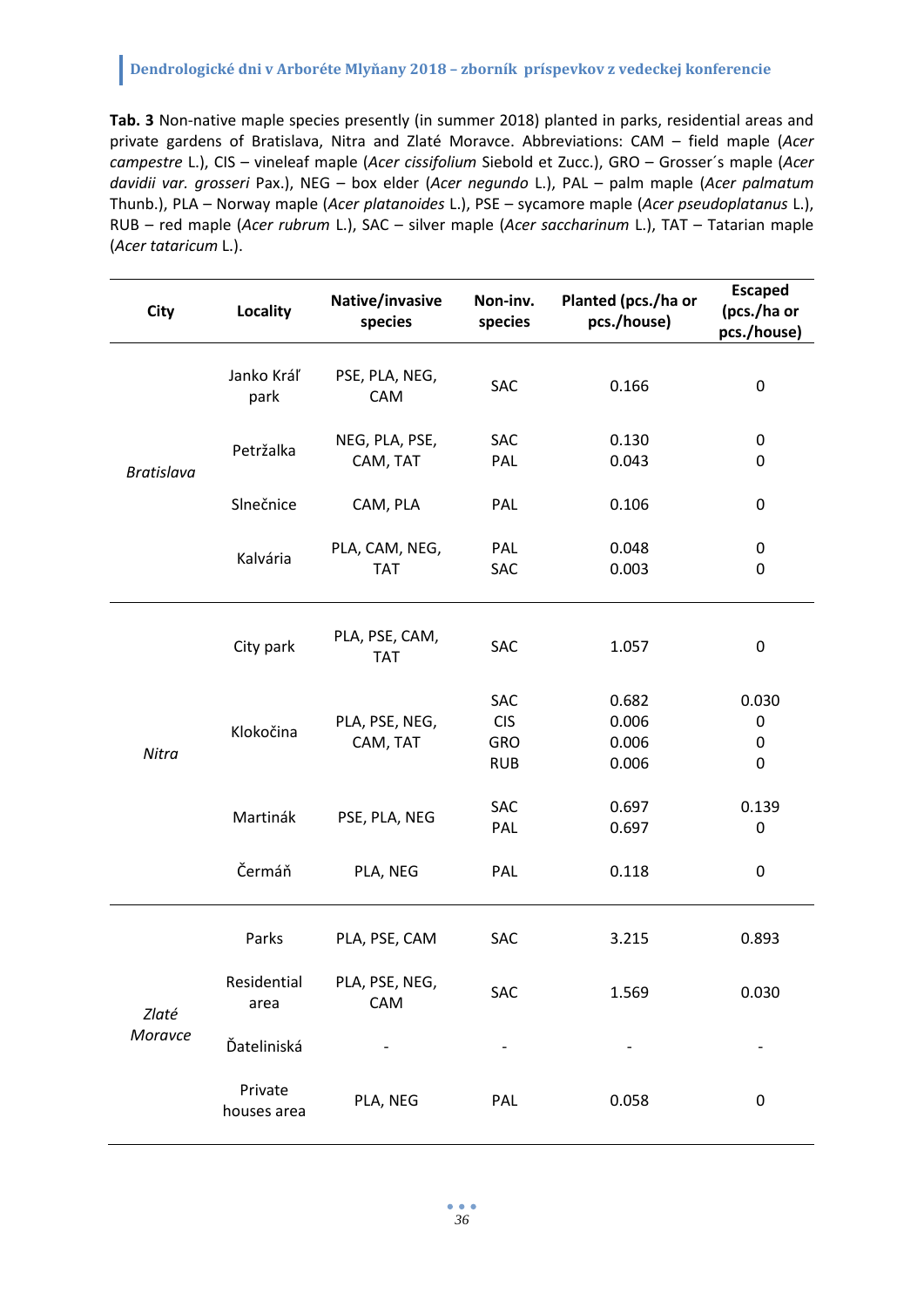On the other hand, internet market was reacher on species but poorer on cultivars (Table 2). Among sold species, the ´old-fashioned´ silver maple (*Acer saccharinum* L.), but also trendy red maple (*Acer rubrum* L.) and jewel botanical paper bark maple (*Acer griseum* (Franch.) Pax.) and Amur maple (*Acer ginnala* Maxim.), were identified. From the palm maple cultivars, usually the most common were offered.

Our field research on the non-native maple species occurrence in parks, older and new residential areas as well as in private gardens of Bratislava, Nitra and Zlaté Moravce revealed massive plantations of silver maple and palm maple (Table 3). Silver maple dominated in parks and older residential areas of all cities.

In opposite, palm maple cultivars were observed exclusively in gardens of all analysed private residential areas. Presently, general preference of green-leaved or coloured palm maple cultivars with non-dissect palm leaves, was observed (Figure 1). The only one exception was the case of Petržalka, where it was also planted in small gardens in front of blocks of flats. In the new residential areas native maple species were preferred but palm maples also can occur. Since larger time span of the construction works, in Martinák residential area (Nitra) silver maple plantation could also be seen. The only one maple species escaping from culture – older residential areas in Nitra and Zlaté Moravce as well as the Janko Kráľ park of Zlaté Moravce, was the silver maple.

| Tab. 4 Residential time and ecological plasticity (USDA frost hardiness and drought tolerance) of |  |  |  |  |  |
|---------------------------------------------------------------------------------------------------|--|--|--|--|--|
| Norway maple (Acer platanoides L., PLA), box elder (Acer negundo L., NEG), palm maple (Acer       |  |  |  |  |  |
| palmatum Thunb., PAL) and silver maple (Acer saccharinum L., SAC).                                |  |  |  |  |  |

| <b>Species</b> | Introduced in            | <b>Hardiness</b> | <b>Drought tolerance</b> |
|----------------|--------------------------|------------------|--------------------------|
|                |                          |                  |                          |
| PLA            | $\overline{\phantom{0}}$ | $3 - 7$          | 2.76                     |
| <b>NEG</b>     | 1794                     | $3 - 8$          | 3.03                     |
| PAL            | after 1900               | $6 - 8$          | $2 - 3?$                 |
| <b>SAC</b>     | 1820                     | $3-9$            | 2.88                     |
|                |                          |                  |                          |

The world literature survey revealed just a few maple species of invasive status other than the box elder. In the North America, there is strong evidence on the impact of Norway maple on the natural ecosystems (e.g. LAPOINTE AND BRISSON 2012; GALBRAITH-KENT AND HANDEL 2008; REINHART et al. 2006). In two of the analysed Slovak cities (Nitra and Zlaté Moravce), silver maple individuals escaping from the culture, were observed. Since this species was widely planted in parks, along roads as well as in the newly built residential areas of larger cities in the socialistic era (SUPUKA et al. 1991), and despite of the city management, we found some niches, where it could establish – abandoned areas and hardly accessible locations. In some cases, situations when seedlings were let grow, were also observed. On the other hand, despite the palm maple became highly popular among people in the past two decades, we did not see any escape of this species into nature. Mostly young trees, which still do not form thousands of viable seeds and much more precise management in private gardens could be explanations for our observation.

As indicated by PYŠEK et al. (2009), probability of alien woody plant species increases with the residence time in the country, planting density (propagule pressure) and low temperature tolerance. In contrary, based on similar parameters (residence time, propagule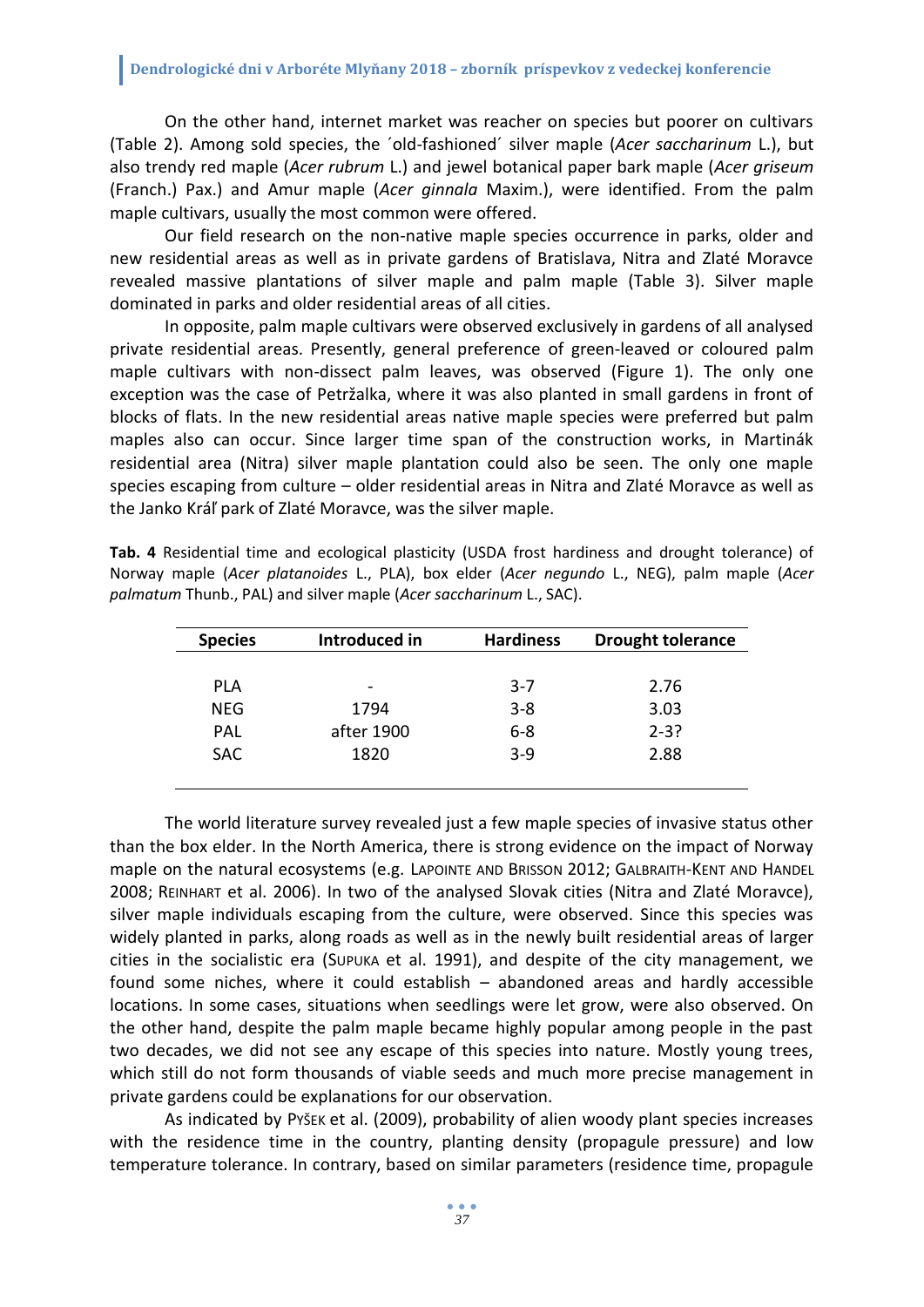pressure, invasiveness elsewhere and climate change hardiness), DEHNEN-SCHMUTZ (2011) determined green list of non-invasive ornamental plants. Following these traits, silver maple is much more similar to the invasive box elder in respect of the residence time, frost hardiness and drought tolerance than the palm maple. Because of older, already fruiting trees of relatively high planting frequency, silver maple fits better with the propagule pressure requirement, as well. However, in some decades the palm maple can also appear as potentially dangerous invasive species. The large genetic diversity (numerous cultivars on the market) can contribute to this switch.

**Fig. 1** Human preferences in palm maple (*Acer palmatum* Thunb.) cultivars in Bratislava (Kalvária), Nitra (Čermáň) and Zlaté Moravce (private houses area).



## **ACKNOWLEDGEMENT**

This work was supported by project of the Scientific Grant Agency of the Ministry of Education, Science, Research and Sport of the Slovak Republic (Vega 2/0058/18).

#### **REFERENCES**

BENČAŤ, F. 1967. Dendroflóra Arboréta Mlyňany. Bratislava: Vydavateľstvo SAV, 128 s.

- BENČAŤ, F. 1982. Atlas rozšírenia cudzokrajných drevín na Slovensku a rajonizácia ich pestovania. Bratislava: Veda, 368 s.
- DEHNEN-SCHMUTZ, K. 2011. Determining non-invasiveness in ornamental plants to build green lists. In: Journal of Applied Ecology, vol. 48, 2011, p. 1374-1380.
- GALBRAITH-KENT, S., HANDEL, S.N. 2008. Invasive Acer platanoides inhibits native sapling growth in forest understorey communities. In: Journal of Ecology, vol. 96, 2008, p. 293-302.
- GREGORY, P., VERTREES, J.D. 2010. Japanese maples: The complete guide to selection and cultivation. Timber Press, 404 p.
- HOŤKA, P., BARTA, M. 2012. Inventory of the living collections of the Mlyňany Arboretum SAS. Bratislava: Veda, 132 p.
- LAPOINTE, M., BRISSON, J. 2012. A comparison of invasive Acer platanoides and native A. saccharum first-year seedlings: growth, biomass distribution and the influence of ecological factors in a forest understorey. In: Forests, vol. 3, 2012, p. 190-206.